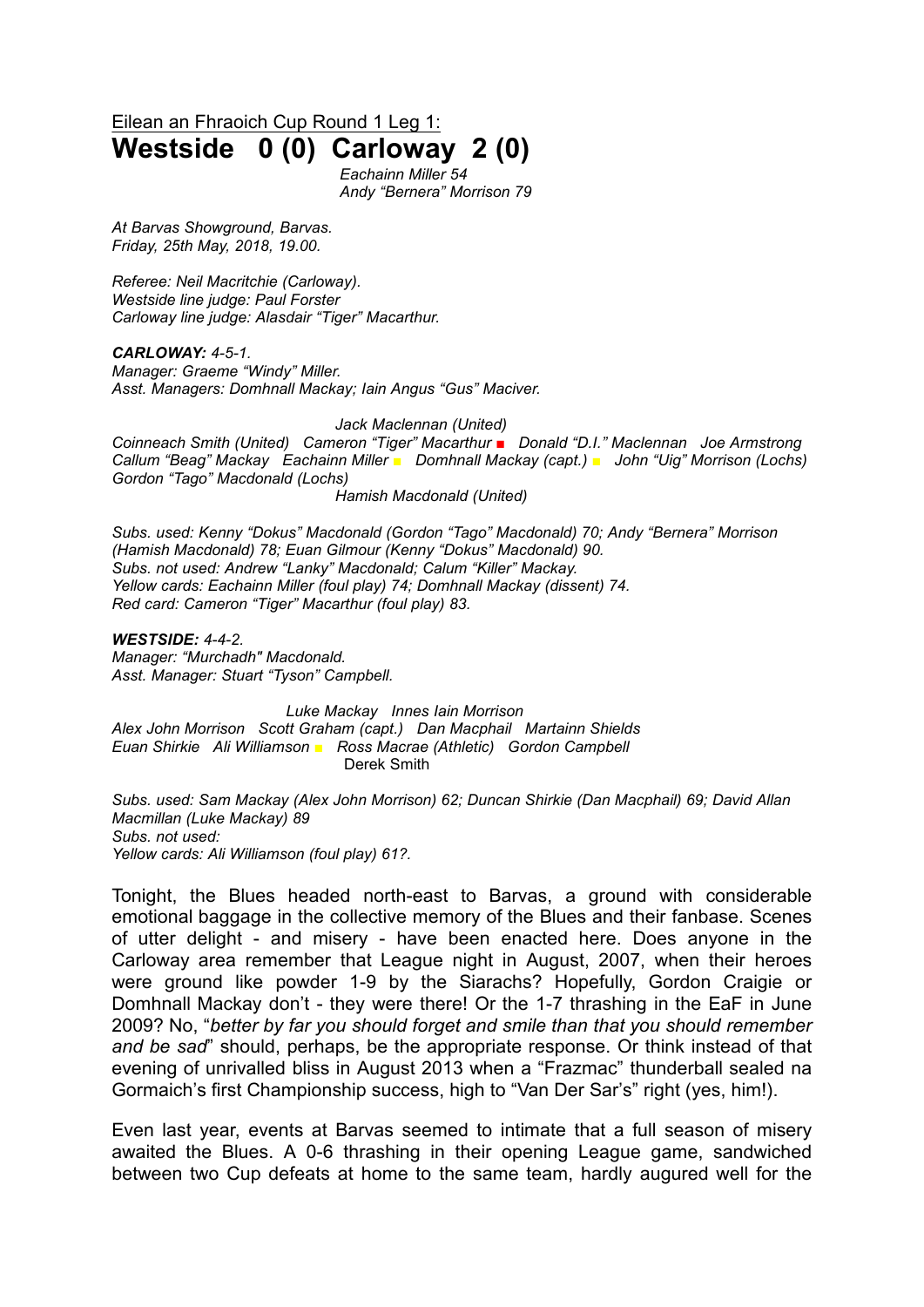forthcoming campaign. Yet na Gormaich picked themselves up from this nightmare opening and did not lose another competitive fixture on the island till the end of July. That was 1-2 to Athletic in the Moldova Lewis, having beaten their West coast rivals three days earlier, 4-2, in a crucial League six-pointer at Cnoc a' Choilich.

In football, all is possible. Not that too much of this history applied to tonight's proceedings, given the special nature of the EaF. David Beaton, Archie MacDonald, Neil Sinclair, and Callum Masson could not feature, of course, but their replacements were more than equal to the battle ahead. The two United men - Jack Maclennan and their captain, Hamish Macdonald, and two Lochies, John "Uig" Morrison and Gordon "Tago" Macdonald, had all tasted victory before, once or twice, on behalf of the Blues, while a third Wasp, Coinneach Smith, débuted at right-back. Another former guest from Athletic, Stuart "Bubble" Macdonald, is now a fully signed-up member of the Blues' squad, of course. Further good news for na Gormaich was the return of Eachainn Miller for the summer from Stirling, bringing that touch of imagination and creativity to midfield, that Carloway miss so much with the absence of Dan Crossley this season and only an occasional appearance from Billy Anderson.

The weight of history might have affected tonight's sides, it being as long ago as 2007 since an EaF Final has not featured one or other, or both, of tonight's sides. Carloway were also in the unusual position of defending a trophy, the Cup having sat in their boardroom since late evening on 12th August 2016, but whether these considerations or the unfamiliar line-ups were to blame, it was a low-key, inconclusive opening. In 2 minutes a Shields free-kick on the left corner of the Carloway box, thudded against the wall and was cleared, but it took till the 23rd minute for Carloway to force their first corner. A minute later Westside broke on their right, a Morrison breaker diagonally forward enabling Mackay to make the bye-line, 18 metres from the Blues' left-hand post. However, his low cut-back across goal, though out of reach of Maclennan by the near post, found no takers before "D.I." swept it away at the far post.

In 26 minutes Carloway finally threatened when Mackay, in the centre circle, moved forward into the Siarach half before delivering the neatest of forward lobs, diagonally to his right. This enabled Callum "Beag" to elude his marker, 22 metres from goal, 10 metres in from the touch-line. Twelve metres from the line, he sent over a squared cross, which MacDonald met 16 metres out from the near post but his neat glancing head-flick travelled a metre outside the far post. Three minutes later Carloway almost edged in front, when a Callum "Beag" throw-in, 12 metres from the bye-line, was blocked out back to him. His first-time right-foot cross dropped neatly in front of goal, leading to a melée, before the ball was knocked out to Macdonald, 16 metres from goal. His first drive was blocked, but his immediate return went through the ruck to the keeper's left. Amazingly, Campbell, stationed on the line, managed to block it away to his right, illegally, claimed the Carloway boys.

Four minutes later West replied, when Shields, 10 metres in from the touch-line, in line with the box, drove the ball hard into the box. The strike was deflected out off "Tiger' to Morrison, on the 18-metre line, towards the far post, but his first-time rightfoot volley went high and wide of Maclennan's left-hand post. In 34 minutes, an Armstrong drive on the left took him from his own half to midway within the West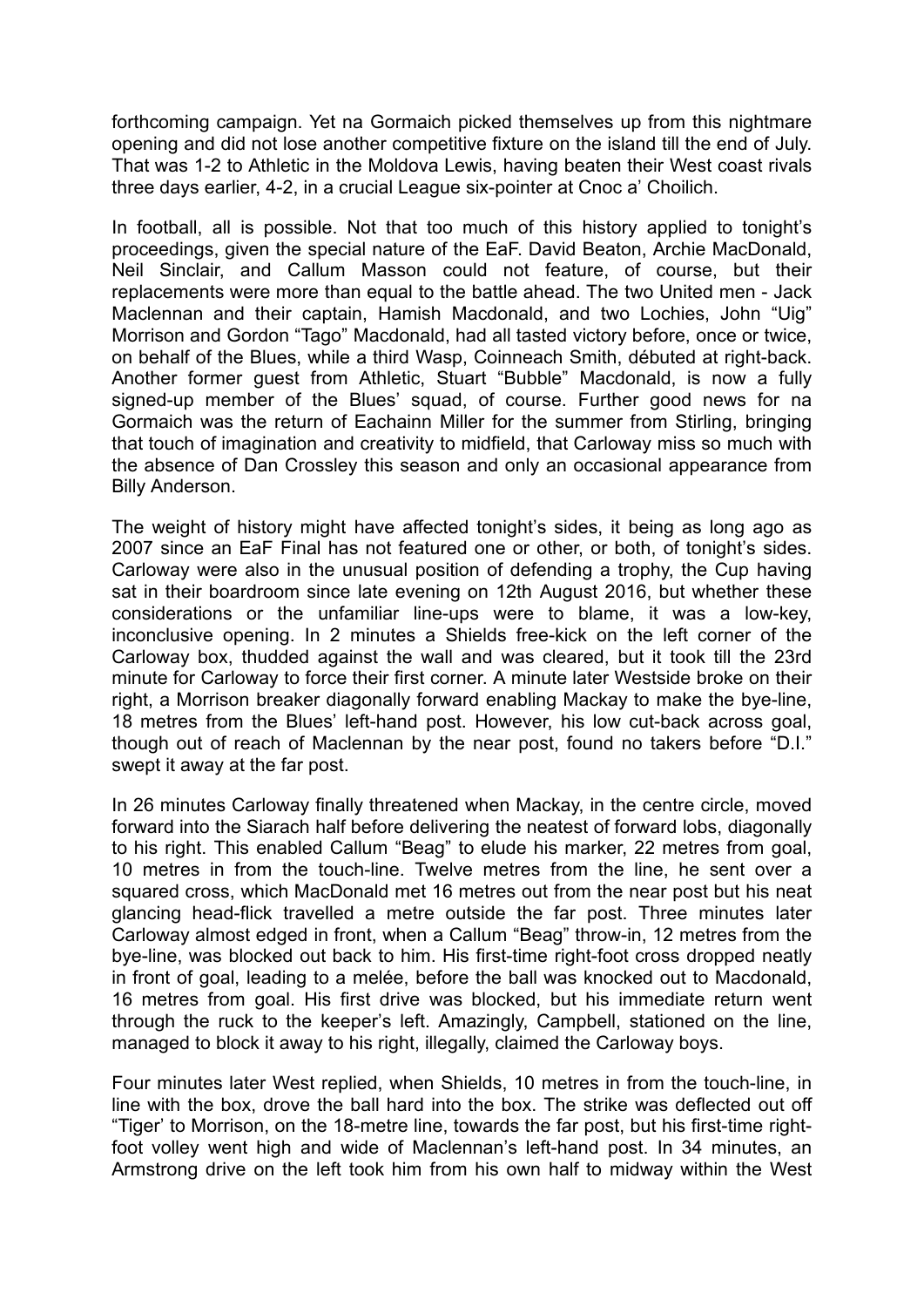half, before flighting over a diagonal to Miller, 16 metres from goal by the near post, but his first-time connect was a metre over the Siarach right-hand post and bar.

Then, another let-off arrived for the home team when John "Uig" and Mackay combined in the centre to free Callum "Beag" down the right. Eighteen metres from the line, he crossed low into a crowded box. MacDonald and Miller both had a stab at the ricocheting ball, 12 metres from the goal-line, but once more it was blocked in turn by a combination of the goalie and Campbell, and cleared. In 39 minutes, the Blues had their final chance when a Mackay long ball from midway within his half allowed Macdonald to race towards the Siarach goal. Pressured by Macrae, he was forced to veer right-wards, but when he whipped round,12 metres from goal, and shot, the ball caught the defender's left hip, flew upwards, hit the top of the bar, and went over.

## **Half-time: Westside 0 Carloway 0**

It had been a curious first-half for the visitors. For the first half-hour, they had hardly featured as a coordinated attacking force as the Siarachs forced the pace but without creating any serious threat to Maclennan. Yet Carloway must have gone in at the interval annoyed with themselves that they had not converted any of the golden chances they had fashioned in the final quarter-hour.

Would they regret these missed opportunities? They almost did, immediately, when a long forward ball from Campbell on the right cleared the line and allowed Innes Iain to run in unhindered on Maclennan. However, the United keeper reacted immediately and charged out to meet the striker, who got to the ball first on the edge of the box but saw his attempted lob charged down, then scrambled clear. Instantly, the ball was worked across field to Callum "Beag", on the Carloway right, and he took off down the touch-line to the edge of the Westside box, before squaring in to Macdonald, coming to meet him along the line. He neatly side-stepped Macrae to his right, but his low drive from 16 metres went straight to the keeper.

Then, clear light appeared between the sides in the 54th minute, in the simplest of fashions. A John "Uig" corner on the Carloway left came in perfectly for Miller to meet, full-on, 12 metres out by the near post, and ram a bullet-like header straight home within the top corner of the Siarach net. No keeper would have got that one! (**0-1**).

In 62 minutes, the home side almost replied when Graham, midway within the Carloway half, found Shields ghosting behind Callum "Beag" on the left, then cutting in across the Carloway box. However, his attempted low right-footer was slightly mishit and flew well-wide of Maclennan's right-hand post. Moments later, John "Uig", "Bubble", and Mackay combined through the centre to send Miller clear down the right of the Westside half. The young star made the bye-line, tricked his way inside his marker, then lifted over a neat cut-back cross to Macdonald, 16 metres out by the near post. Unfortunately, his decisive header downwards flashed a couple of feet outside the near post.

In 73 minutes, the Siarachs almost clawed themselves back into the tie when a beautifully-struck Shields free-kick from all of 24 metres to the left of the Carloway goal struck the top of Maclennan's left bar, and flew over. Five minutes later,